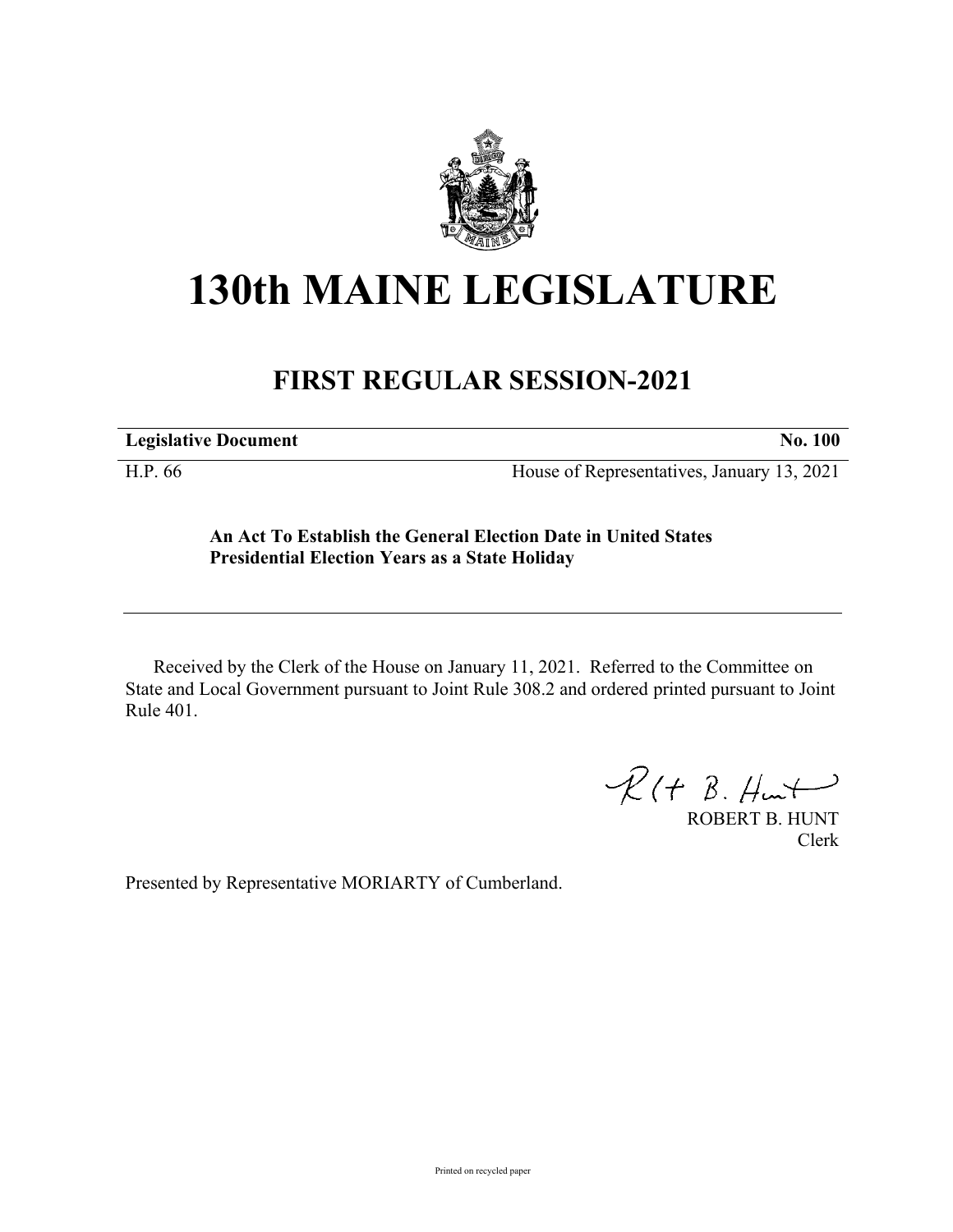| 1                                      | Be it enacted by the People of the State of Maine as follows:                                                                                                                                                                                                                                                                                                                                                                                                                                                                                                              |
|----------------------------------------|----------------------------------------------------------------------------------------------------------------------------------------------------------------------------------------------------------------------------------------------------------------------------------------------------------------------------------------------------------------------------------------------------------------------------------------------------------------------------------------------------------------------------------------------------------------------------|
| 2<br>3                                 | <b>Sec. 1. 4 MRSA §1051, as amended by PL 2019, c. 59, §1 and c. 475, §49, is</b><br>repealed and the following enacted in its place:                                                                                                                                                                                                                                                                                                                                                                                                                                      |
| 4                                      | §1051. Closings for legal holidays                                                                                                                                                                                                                                                                                                                                                                                                                                                                                                                                         |
| 5                                      | This section governs the days on which court may not be held.                                                                                                                                                                                                                                                                                                                                                                                                                                                                                                              |
| 6                                      | 1. Legal holidays. Court may not be held on Sunday or:                                                                                                                                                                                                                                                                                                                                                                                                                                                                                                                     |
| 7                                      | A. Any day designated for the annual Thanksgiving:                                                                                                                                                                                                                                                                                                                                                                                                                                                                                                                         |
| 8                                      | B. New Year's Day, January 1st;                                                                                                                                                                                                                                                                                                                                                                                                                                                                                                                                            |
| 9                                      | C. Martin Luther King, Jr., Day, the 3rd Monday in January;                                                                                                                                                                                                                                                                                                                                                                                                                                                                                                                |
| 10                                     | D. Washington's Birthday, the 3rd Monday in February;                                                                                                                                                                                                                                                                                                                                                                                                                                                                                                                      |
| 11                                     | E. Patriot's Day, the 3rd Monday in April.                                                                                                                                                                                                                                                                                                                                                                                                                                                                                                                                 |
| 12<br>13                               | F. Memorial Day, the last Monday in May, but if the Federal Government designates<br>May 30th as the date for observance of Memorial Day, the 30th of May;                                                                                                                                                                                                                                                                                                                                                                                                                 |
| 14                                     | G. The 4th of July;                                                                                                                                                                                                                                                                                                                                                                                                                                                                                                                                                        |
| 15                                     | H. Labor Day, the first Monday of September;                                                                                                                                                                                                                                                                                                                                                                                                                                                                                                                               |
| 16                                     | I. Indigenous Peoples Day, the 2nd Monday in October;                                                                                                                                                                                                                                                                                                                                                                                                                                                                                                                      |
| 17<br>18                               | J. Election Day, the Tuesday following the first Monday in November, in any year in<br>which the President of the United States is elected;                                                                                                                                                                                                                                                                                                                                                                                                                                |
| 19                                     | K. Veterans Day, November 11th; or                                                                                                                                                                                                                                                                                                                                                                                                                                                                                                                                         |
| 20                                     | L. Christmas Day.                                                                                                                                                                                                                                                                                                                                                                                                                                                                                                                                                          |
| 21<br>22<br>23<br>24<br>25<br>26<br>27 | 2. Exception; Sundays. The Chief Justice of the Supreme Judicial Court may order<br>that court be held on a legal holiday when the Chief Justice finds that the interests of justice<br>and judicial economy in any particular case will be served. The public offices in county<br>buildings may be closed to business on the holidays named in this section. When any one<br>of the holidays named in this section falls on Sunday, the Monday following must be<br>observed as a holiday, with all the privileges applying to any of the days named in this<br>section. |
| 28                                     | Sec. 2. 5 MRSA §59 is enacted to read:                                                                                                                                                                                                                                                                                                                                                                                                                                                                                                                                     |
| 29                                     | §59. Election Day established as state holiday in presidential election year                                                                                                                                                                                                                                                                                                                                                                                                                                                                                               |
| 30<br>31<br>32                         | Election Day, the Tuesday following the first Monday in November, is a state holiday<br>in any year in which the President of the United States is elected, and all nonessential state<br>offices must be closed.                                                                                                                                                                                                                                                                                                                                                          |
| 33                                     | Sec. 3. 9-B MRSA §145, sub-§1, ¶I-1 is enacted to read:                                                                                                                                                                                                                                                                                                                                                                                                                                                                                                                    |
| 34<br>35                               | I-1. The first Tuesday after the first Monday in November, Election Day, in any year<br>in which the President of the United States is elected;                                                                                                                                                                                                                                                                                                                                                                                                                            |
| 36                                     | Sec. 4. 20-A MRSA §4802, sub-§1, ¶E-1 is enacted to read:                                                                                                                                                                                                                                                                                                                                                                                                                                                                                                                  |